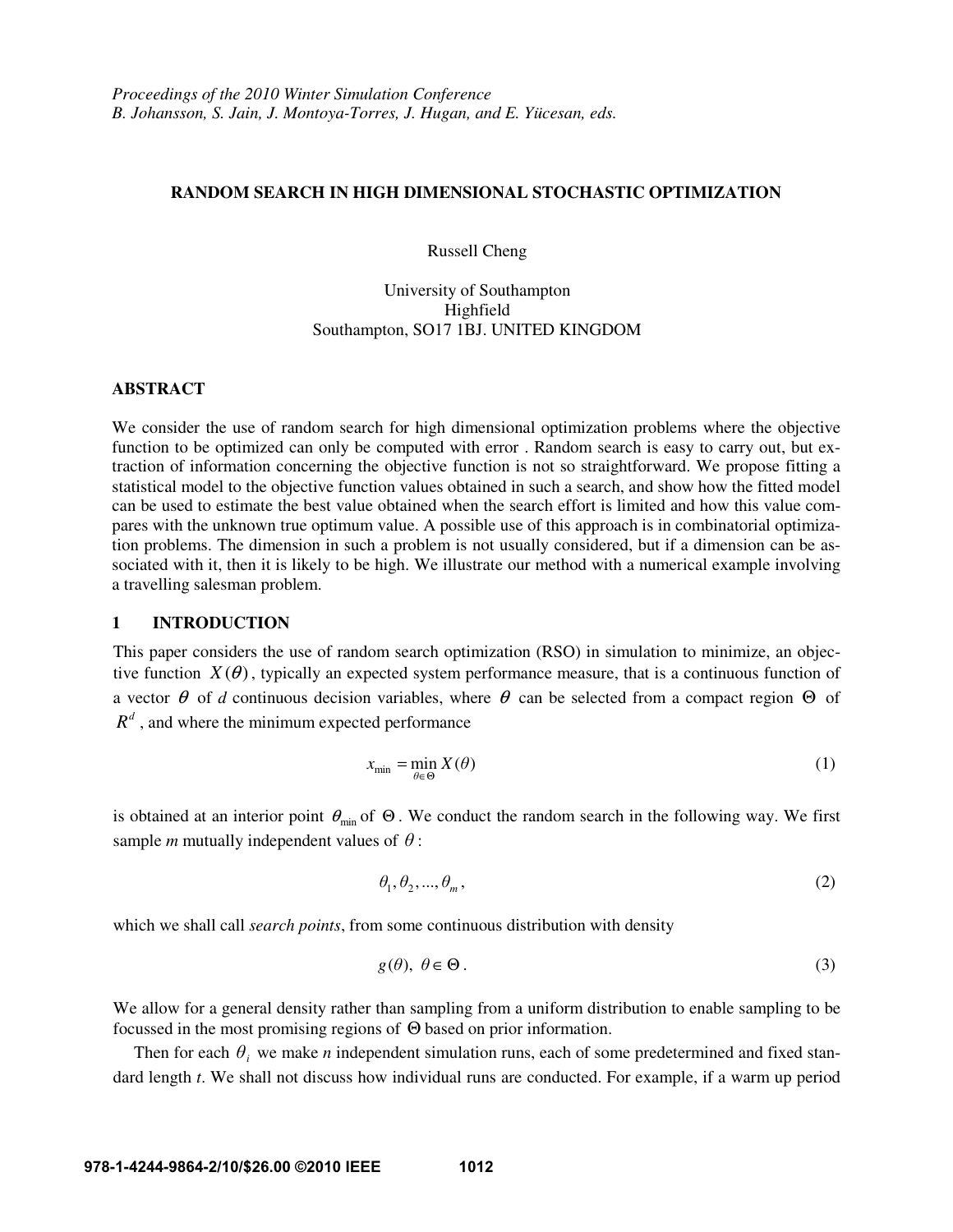is needed in each run, we assume that this has already been considered and dealt with. If the total time available allows a maximum of *c* simulation runs, we have that

$$
c = nm. \tag{4}
$$

Writing  $X_i$  for  $X(\theta_i)$ , the *observed* performance indices are:

$$
Y_{ij} = X_i + \varepsilon_{ij}, \qquad i = 1, 2, ..., m; j = 1, 2, ..., n. \tag{5}
$$

where  $\mathcal{E}_{ij}$  are random 'error' quantities with mean zero and variance  $\sigma^2$ . We consider only the case where the  $\mathcal{E}_{ij}$  are mutually independent and where  $\sigma^2$  is the same at all individual observations.

The averages of the observations at each  $\theta$ , are

$$
W_i = n^{-1} \sum_{j=1}^n Y_{ij} = X_i + n^{-1} \sum_{j=1}^n \varepsilon_{ij} = X_i + \zeta_i, \text{ say, for } i = 1, 2, ..., m,
$$
 (6)

where the averaged errors  $\zeta$  have mean zero and variance:

$$
Var[\zeta_i] = \sigma^2 / n = \sigma_n^2, say. \tag{7}
$$

We include the suffix *n* as a reminder that  $Var[\zeta_i]$  depends on *n*. The important point to note is that because the  $\theta_i$  are randomly sampled, the  $X_i$  are *also* random variables which are independent of the  $\zeta_i$ . There are thus two sources of variation: the *search induced variability* of the  $X_i$  and the *simulation induced variability* of the  $\zeta$  *i*. In all that follows we shall use the notation  $X(\theta)$  when we are regarding X as a deterministic function of  $\theta$ , and the notation  $X(\theta_i)$ , or  $X_i$ , when regarding X as a random variable resulting from the random sampling of the  $\theta_i$  in (2). We shall write  $F_\chi(\cdot)$ , and  $F_\zeta(\cdot)$  to denote the cumulative distribution functions (CDF) of  $X_i$  and  $\zeta$  and  $f_X(\cdot)$  and  $f_{\zeta}(\cdot)$  for their probability density functions (PDF).

 To date published theoretical work has focussed on the situation where *d* is known and where the minimum observed value of the  $W_i$  is used to estimate  $x_{\text{min}}$ . We shall write this smallest value as  $W_{(m,n)}$ to indicate that its distribution depends on both *m* and *n*. Chia (2005) and Chia and Glynn (2007) have studied the behavior of  $W_{(m,n)}$  under the classical assumption that  $X(\theta)$  is a quadratic function of  $\theta$ near  $\theta_{\min}$ . The main result is that  $W_{(m,n)}$  has minimum variance when

$$
m \sim rc^{d/(d+4)}, n \sim r^{-1}c^{4/(d+4)}
$$
 (8)

as  $c \rightarrow \infty$ , with *r* an arbitrary but fixed positive constant.

 Essentially the same problem has also been considered by Yakowitz et al. (2000) who however employ a search on a low dispersion set of points, but yielding a result very similar to that of (8).

We shall also consider this problem under the same quadratic assumption for  $X(\theta)$ , but for the case where the dimension *d* is to be regarded as being large, and possibly not even precisely known.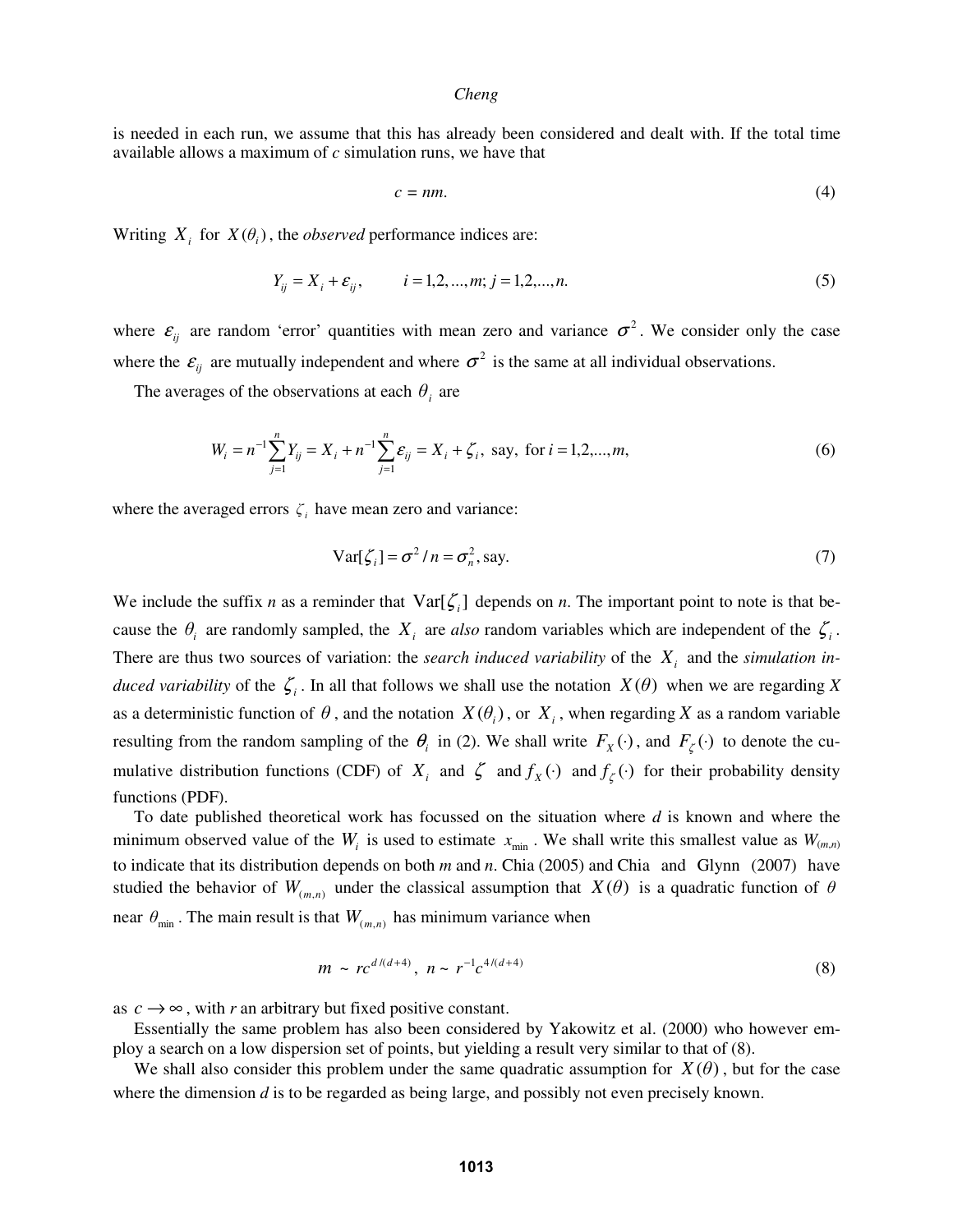Our approach is to fit a statistical model to the observations (5). To completely specify a statistical model for the observations (5) we note that  $Y_{ij}$  is simply the sum of  $X_i$  and  $\varepsilon_{ij}$ . Thus all we need to do is specify  $F_X(\cdot)$  the distribution of *X* and  $F_{\varepsilon}(\cdot)$  the distribution of  $\varepsilon$ . The distribution of *Y* is then the convolution of these two distributions. For the situation where *d* is large we show that we do not need to consider any definite value for *d* but can assume that a central limit theorem applies to the distribution of *X* so that we can assume it to be normally distributed. Moreover we shall only consider the situation where the errors are normally distributed. The distribution of *Y* is then also normally distributed.

 One of the advantages of using a statistical model is that it allows one to study quantities of interest other than  $W_{(m,n)}$ . We shall therefore study not simply the distribution of  $W_{(m,n)}$ , but estimation of the unknown optimum value  $x_{\text{min}}$ , and also the distribution of the value of the performance measure actually obtained when the search point  $\theta_i$  corresponding to  $W_{(m,n)}$  is selected. This last is perhaps the quantity of most interest in a random search. We also consider the calculation of confidence intervals (CI) for these quantities using resampling. We also suggest a modified Anderson-Darling goodness of fit test, again using bootstrap resampling, to test the adequacy of the fitted statistical model.

In our numerical example the precise form of the distribution of  $X_i$  is completely know so that the optimum solution is known. We are therefore able to make definitive comparisons of the results of the RSO with this solution.

 In the next section we discuss in more detail our normal model of the observations (5). The practical approach of fitting this model to data is described in Section 3. In Section 3 we also discuss the use of bootstrapping to calculate CIs and a goodness of fit test of such a model. A numerical example is given in Section 4 and a brief summary is given in Section 5.

### **2 THE NORMAL MODEL**

Consider the use of RSO, as described in Section 1, to estimate the optimum expected performance  $x_{\text{min}}$ as given in (1), with the individual observations of the form (5).

We consider first the situation where, for a given search point  $\theta$ ,  $X(\theta)$  can be observed without error. Consider the following assumption.

**Assumption A** The optimum value  $x_{min}$  is obtained at an interior point  $\theta_{min} \in \Theta$  and, throughout  $\Theta$ , (i)  $X(\theta)$  is twice continuously differentiable and (ii)  $X(\theta)$  has a positive definite Hessian,  $H(\theta_{\min})$ , of second derivatives. Moreover let the first derivative be zero at  $\theta_{\min}$ .

We have the following result.

**Lemma 2.1** Under Assumption A

$$
\Pr[X_i \le x] = K(x - x_{\min})^{d/2} [1 + R(x - x_{\min})], \text{ for } x > x_{\min},
$$
\n(9)

for some  $K > 0$ , where  $R(x) = o(1)$  as  $x \to 0$ .

**Proof** With no loss of generality assume the components of  $\theta$  are taken in standardized units so that the contour where  $X(\theta) = x$ , with *x* constant, is the boundary of the hypersphere  $(r,\theta_{\text{max}}) = {\theta \mid \sum (\theta_i - \theta_{\text{max}})^2 \leq r^2}$ 1  $\mathcal{L}_{\max}$ ) = { $\theta$  |  $\sum_{i=1}^{m} (\theta_i - \theta_{\max i})^2 \leq r^2$ =  $= {\theta \mid \sum (\theta_i - \theta_{\text{max } i})^2} \le$ *m i*  $S(r, \theta_{\text{max}}) = {\theta | \sum (\theta_i - \theta_{\text{max}})^2 \le r^2}$  of radius *r* and centre  $\theta_{\text{min}}$ , where  $r^2 = x - x_{\text{min}}$  and whose vo-

lume is therefore  $Cr^d$  where *C* depends on *d* and  $H(\theta_{\min})$  but is independent of *r*. Moreover if the densi-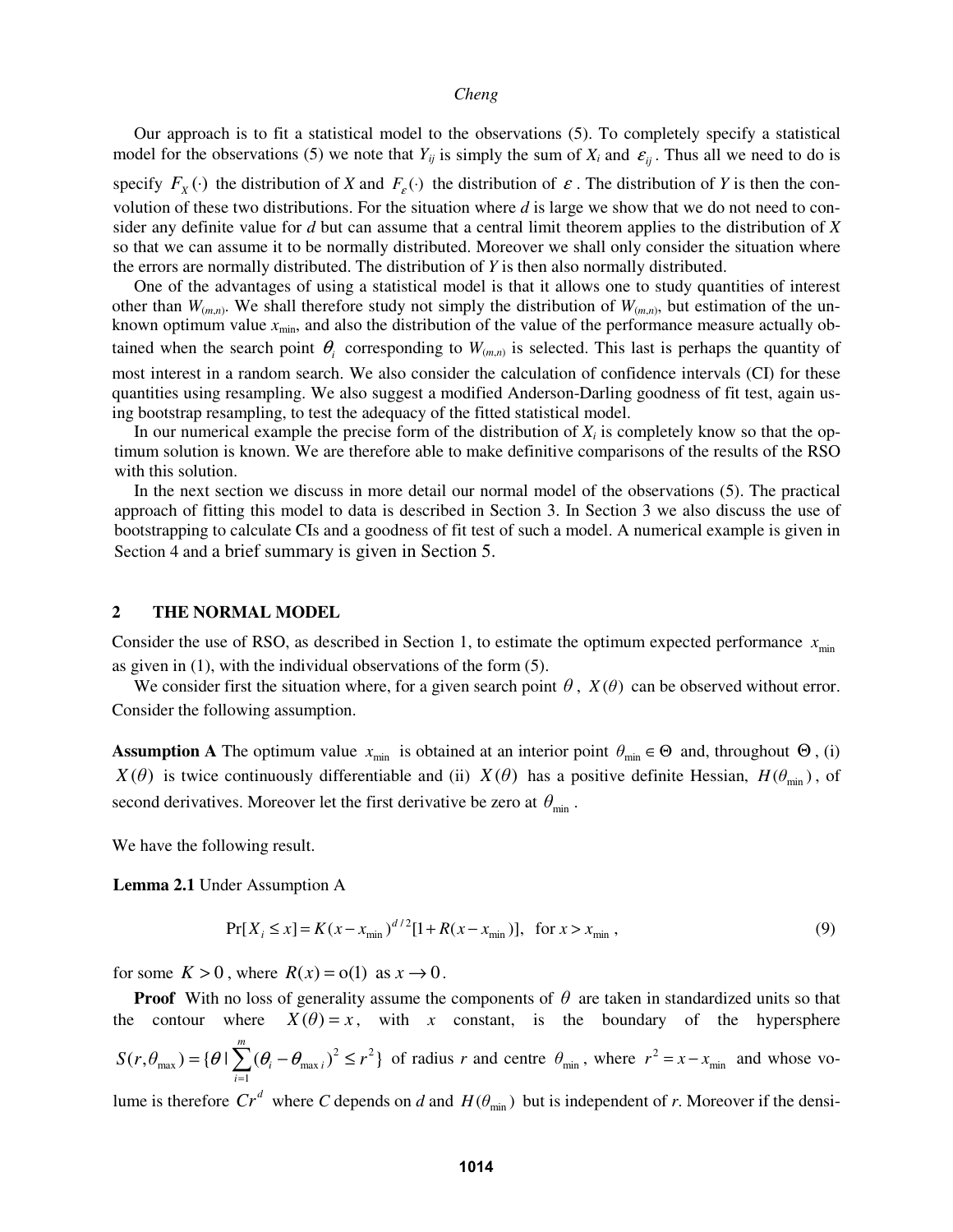ty (3) is strictly positive and continuous at  $\theta_{\min}$  then the density in  $S(r, \theta_{\min})$  is a constant to first order in *r*. Thus the proportion of points falling within  $S(r, \theta_{\min})$  will be proportional to its volume  $Cr^d$  also to first order in *r*. This is exactly equivalent to saying that the tail behavior of *X* near its minimum  $X(\theta_{\min})$ is of the form  $(9)$ . y

Lemma 2.1 shows that the left tail of the distribution of  $X_i$  is closely represented by a power-law dependent on the dimension *d*. Indeed if  $X(\theta)$  is exactly quadratic and the density is exactly uniform for all  $\theta \in S(r, \theta_{\min})$  for some *r*, then (9) clearly holds exactly with  $R(x) = 0$ , for all *x* sufficiently close to  $x_{\min}$ .

In view of Lemma 2.1 a simple model for  $F<sub>X</sub>(·)$  with the correct form of left-tail behavior would be the gamma distribution with CDF

$$
F_X(x \mid \alpha, \beta, \gamma) = \Gamma^{-1}(\alpha) \beta^{-\alpha} \int_{\gamma}^{\omega} u^{\alpha-1} \exp\{-\left[(u-\gamma)/\beta\right]\} du, \text{ for } x > \gamma,
$$
 (10)

where we have written  $\alpha = d/2$  and  $\gamma = x_{\min}$ .

We are actually interested in the case where *d* is large. In this situation the gamma distribution actually converges to a normal form that is not apparent if we retain the parametrization of (10). Cheng and Iles (1990) call such a model an *embedded model* obtainable at an infinite limit. They show that if

$$
\lambda = \alpha^{-1/2}, \ \mu = \gamma + \alpha \beta, \ \omega = \alpha^{1/2} \beta \tag{11}
$$

and let  $\alpha \to \infty$ ,  $\beta \to 0$ ,  $\gamma \to -\infty$  in such a way that  $\mu$  and  $\omega$  remain fixed (with  $\lambda \to 0$ ), then the gamma distribution converges to the normal distribution with mean  $\mu$  and standard deviation  $\omega$ .

 There are two implications of this result. Firstly, when *d* is large, we can approximate the distribution of  $X_i$  in its left tail by the normal model

$$
F_X(x | \mu, \omega) = \Phi((x - \mu)/\omega), \qquad (12)
$$

where  $\Phi(\cdot)$  is the CDF of the standard normal distribution. Secondly, it might appear that this representation does not then include an explicit parameter for the minimum  $\gamma$  that we are interested in estimating. This is a consequence of the form of (11) which indicates that  $\gamma$  is likely to be large and negative. The behavior of any estimate of  $\gamma$  is likely therefore to be unstable and unreliable. We are therefore better off in using (12) for the distribution of  $X_i$ , and rather than trying to estimate  $\gamma$  we should estimate a low quantile of (12) instead. We will adopt this approach and estimate

$$
\delta_q = \mu + z_q \omega,\tag{13}
$$

where  $z_q$  is the *q*th quantile of the standard normal distribution and with  $q = 0.05$  say. Thus  $\delta_q$  in (13) is estimated simply by estimating  $\mu$  and  $\omega$ .

Our statistical model of the observations (5) is completed by specifying the distribution of  $\varepsilon$ , the random simulation induced error arising from the within-run stochastic variation. We shall simply assume that this is normal, i.e.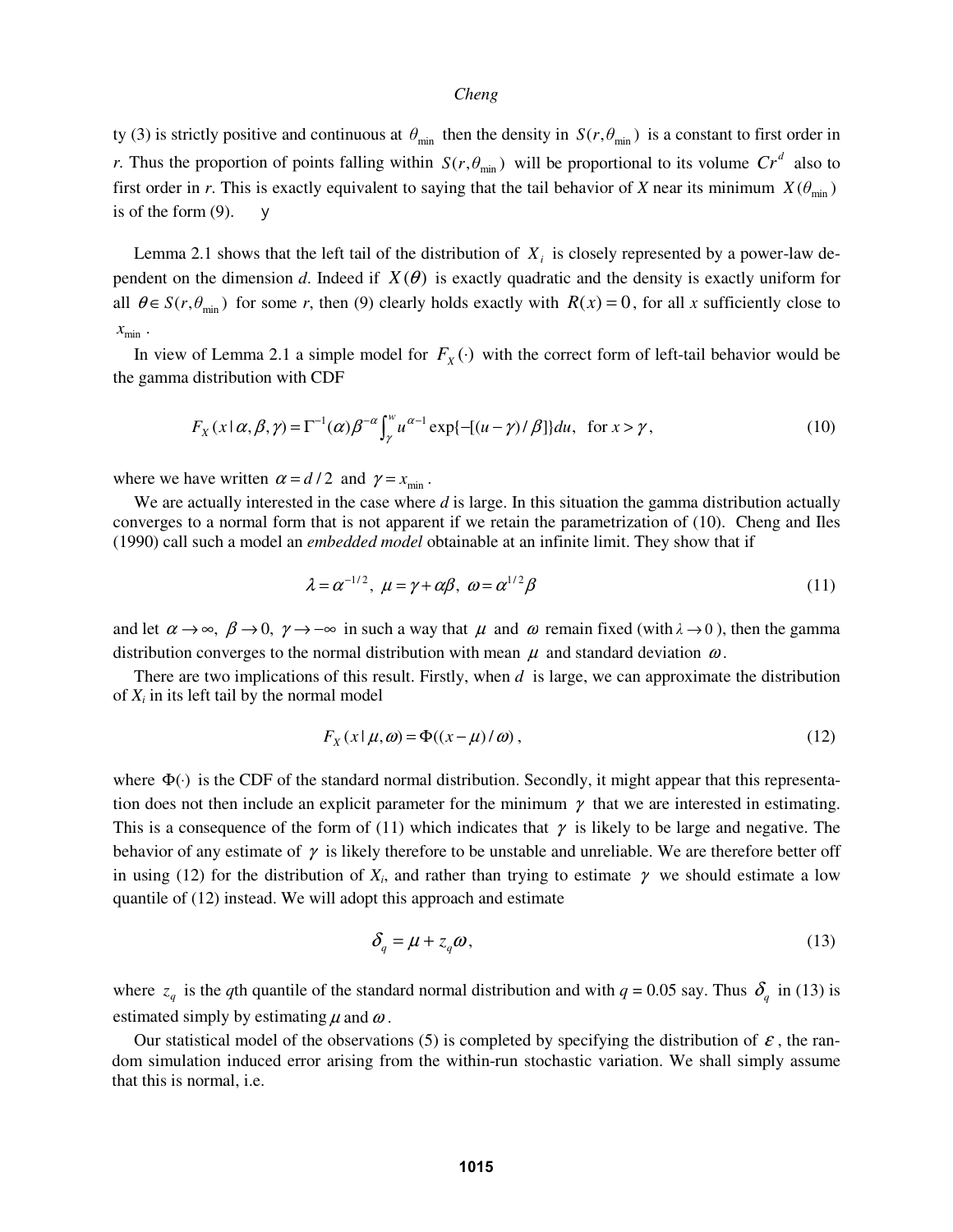*Cheng* 

$$
\mathcal{E} \sim N(0, \sigma^2) \tag{14}
$$

where  $\sigma^2$  is unknown but constant. Normally distributed errors would seem a reasonable assumption in many contexts. For example in the simulation of a continuous production process the output of interest is typically an average output rate or cost.

The discussion just given is appropriate where this left-tail of the distribution of  $X_i$  is well approximated by the power-law form given in Lemma 2.1. In view of our discussion, this indicates that a proportion of the smaller  $W_i$  values might reasonably be assumed to be the sum of two independent and approximately normally distributed random variables. We therefore make the following assumption.

**Assumption B** Let  $W_1 < W_2 < ... W_m$  be the observed averaged observations given in (6), only now taken in ranked order. Given *m*,  $\rho$  can be found with  $0 < \rho < 1$  for which each of the averaged observations in the subsample

$$
W_1 < W_2 < \dots W_\nu \tag{15}
$$

where

$$
v = \lfloor m\rho \rfloor \tag{16}
$$

takes the form

$$
W_i = X_i + \zeta_i \tag{17}
$$

with  $X_i \sim N(\mu, \omega^2)$  and  $\zeta_i \sim N(0, \sigma^2/n)$  are mutually independent so that

$$
W_i \sim N(\mu, \psi^2) \tag{18}
$$

where

$$
\psi^2 = \omega^2 + n^{-1} \sigma^2 \ . \tag{19}
$$

In the next Section we show how to estimate the parameters  $\mu$ ,  $\omega$  and  $\sigma$  under Assumption B.

## **3 FITTING THE NORMAL MODEL**

We consider estimation of the parameters  $\mu$ ,  $\omega$  and  $\sigma$  of the normal model given in Assumption B. It is easiest to estimate  $\sigma$  first separately from  $\mu$  and  $\omega$ .

### **3.1 Estimation of** <sup>σ</sup>

As observations are replicated at each search point, an easy immediate, quite efficient, estimate of  $\sigma^2$  is obtainable using

$$
\hat{\sigma}^2 = m^{-1} \sum_{i=1}^m (n-1)^{-1} \sum_{j=1}^n (X_{ij} - \overline{X}_i)^2
$$
 (20)

where

$$
\overline{X}_i = n^{-1} \sum_{j=1}^n X_{ij} \tag{21}
$$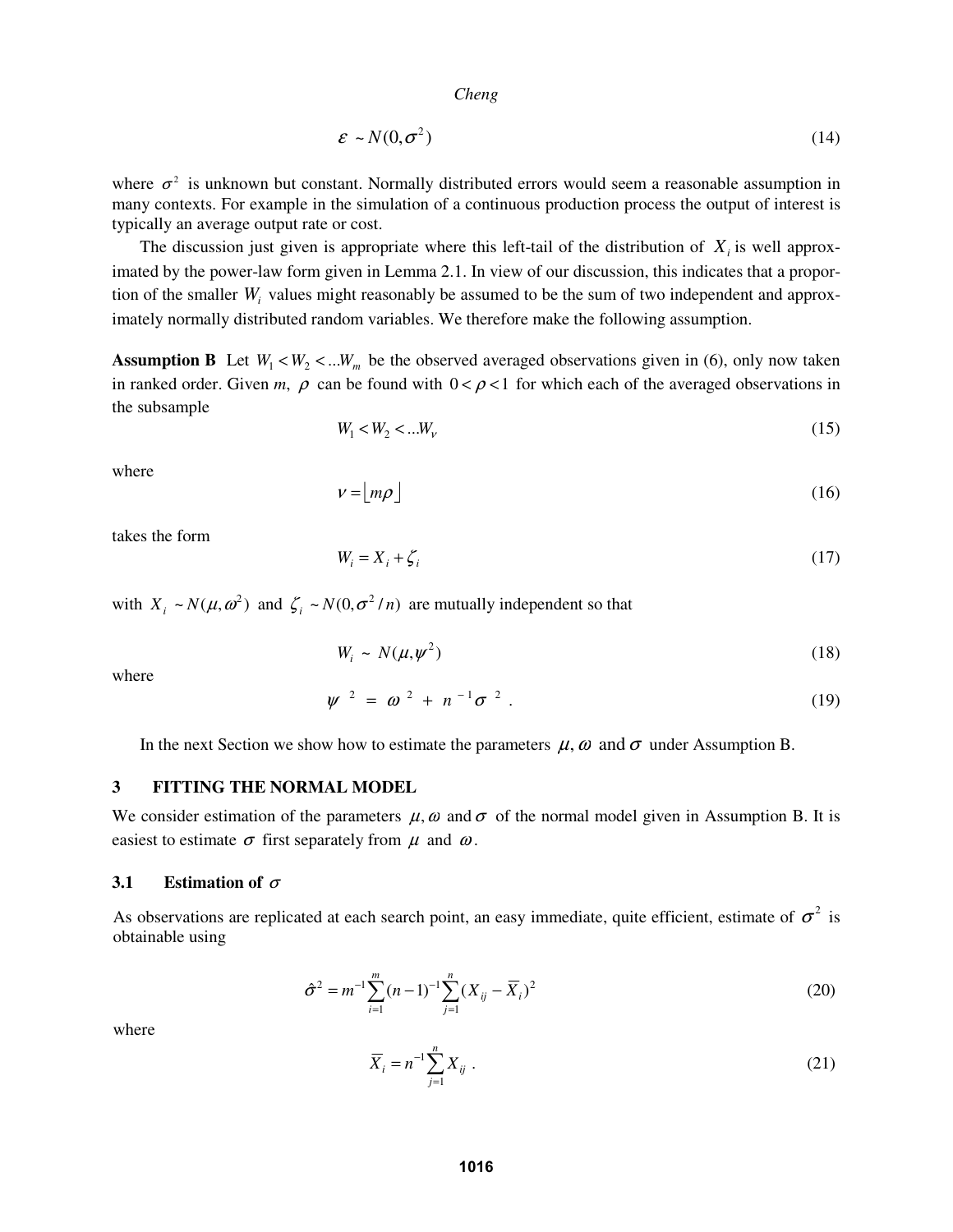Here  $\hat{\sigma}^2$  has the same distribution as  $\tau^{-1}\chi^2_\tau$  where  $\chi^2_\tau$  is a chi-squared variable with  $\tau = m(n-1)$  degrees of freedom. Thus, provided  $m > n$ ,  $\hat{\sigma}$  has variance that is  $O(c^{-1})$  as  $c \rightarrow \infty$ .

# **3.2 Estimation of**  $\mu$  and  $\omega$

We assume that  $\hat{\sigma}$  is as given in (20). Using Assumption B we shall apply the method of maximum likelihoo to a *subsample* to estimate the other two parameters  $\mu$  and  $\omega$ . This type of method is used in estimating the value at risk of a financial portfolio (see Pickands 1975, for example). From now on we shall assume that the sample (6) has been ordered so that  $W_1 < W_2 < ... < W_m$  and set  $v = |m\rho|$  as in (16). Clearly, as  $m \to \infty$ ,  $W_v$  tends in probability to the  $\rho$  th quantile of the distribution (18). Thus we have to order  $m^{-1/2}$ , when *m* is large, that

 $\Phi\big((W_u - \mu)/\psi\big) = \rho,$ 

i.e.

$$
\mu = W_v - z_\rho \psi \tag{22}
$$

in probability, where  $z_\rho$  is the  $\rho$  th quantile of the standard normal distribution and  $\psi = \sqrt{\omega^2 + n^{-1} \hat{\sigma}^2}$ . Using this condition the loglikelihood is easily shown to be:

$$
L(\mu, \omega | \hat{\sigma}) = -\frac{v}{2} \log(2\pi) - v \log(\psi) - \frac{1}{2\psi^2} \sum_{i=1}^{v} (W_i - W_v - \psi z_{\rho})^2, \quad \psi \ge \hat{\sigma}.
$$
 (23)

We can obtain the maximum likelihood (ML) estimate of  $\psi$  explicitly in this case:

$$
\hat{\psi} = \max \left\{ 2^{-1} (W_{\nu} - \overline{W}) \left\{ \left[ z_{\rho}^2 + 4 \left( 1 + s_W^2 / (W_{\nu} - \overline{W})^2 \right) \right]^{1/2} - z_{\rho} \right\}, \quad n^{-1/2} \hat{\sigma} \right\},\tag{24}
$$

with the ML estimate of  $\mu$  given by

$$
\hat{\mu} = W_{\nu} - z_{p} \hat{\psi} \tag{25}
$$

The distribution of *X* thus has estimated CDF:

$$
F_X(x | \hat{\mu}, \hat{\omega}) = \Phi[(x - W_v + z_{\rho} \hat{\psi}) / \hat{\omega}], \qquad (26)
$$

where  $\hat{\omega} = \sqrt{(\hat{\psi}^2 - n^{-1}\hat{\sigma}^2)}$  provided  $\hat{\psi} > \hat{\sigma}$ . The case  $\hat{\psi} \leq n^{-1/2}\hat{\sigma}$  is an indication that the variance of the error term in (5) is so large that the effect of the performance index variance is lost. In this case the results of the entire search are probably suspect and cannot be relied on.

There is an issue concerning the choice of the value of  $\rho$ . Making it too large might result in a poor fit because normality of the  $X_i$  cannot be guaranteed over the entire range of its distribution, but too small a choice would result in unnecessary loss of estimator efficiency and accuracy. We dealt with this simply by fitting the model over a range of  $\rho$  values,  $\rho = 0.1, 0.2, ..., 0.9$  in our case, and then selecting a value where the estimates were reasonably stable.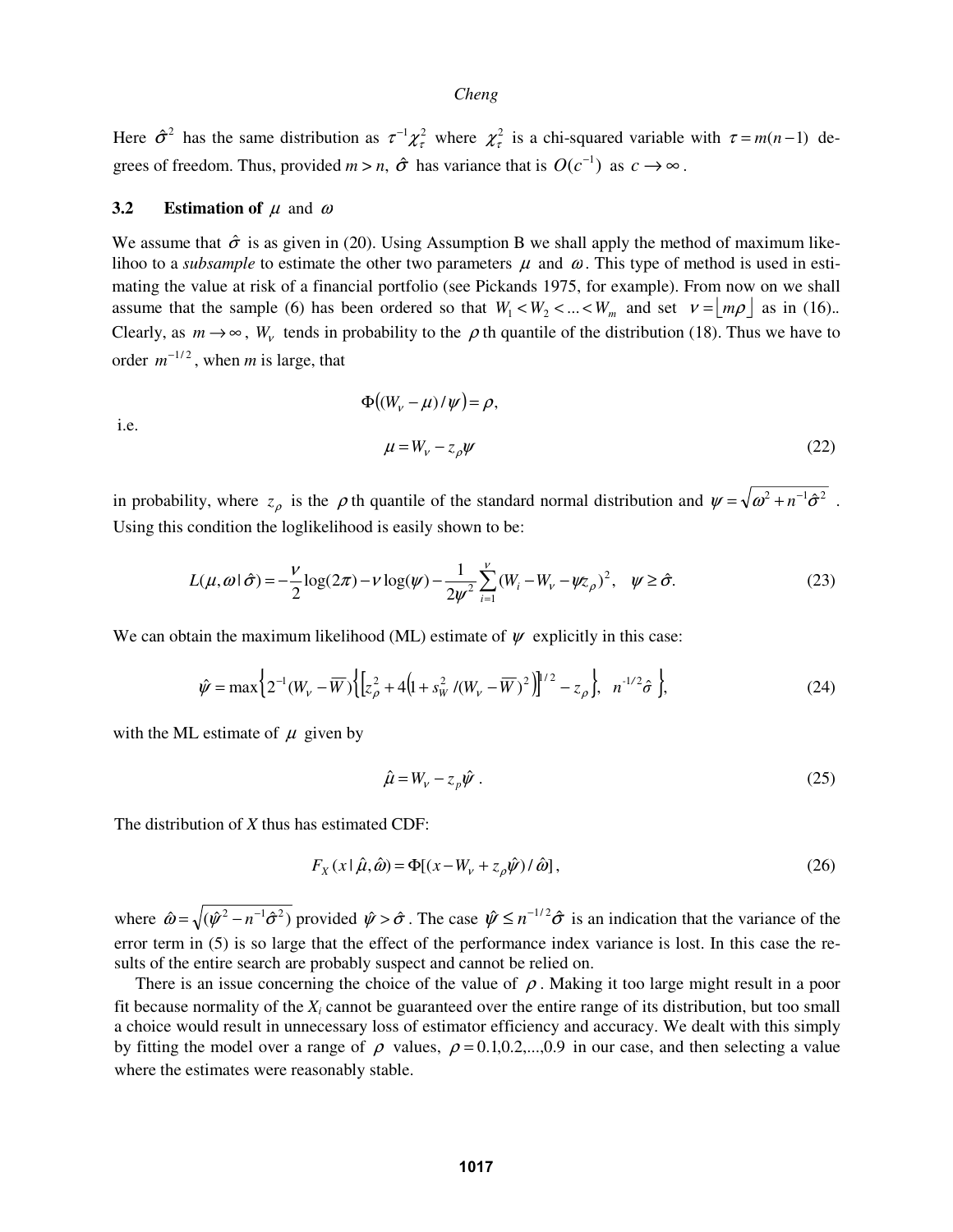# **3.3 Confidence Intervals for Quantities of Interest**

In the numerical example to be presented in Section 4 we examine the distributional properties of three quantities of particular interest The first two are:

- (i)  $\hat{\delta}_q = \hat{\mu} + z_q \hat{\omega}$ , the estimate of  $\delta_q$  given in (13).
	- (ii)  $W_1$ , the smallest observed average performance measure appearing in (6).

We shall assess the effectiveness of  $\hat{\delta}_q$  and  $W_1$  as estimators of  $\delta_q$  and  $x_{min}$  by examining their distributional properties using the *parametric bootstrap* . The method is described for example by Cheng (2006). The underlying idea is that if the assumptions concerning the distributions of  $X_i$  and  $\epsilon_{ii}$  in the

original observations (5) are correct then they will be well approximated by  $F_X(\cdot|\hat{\mu}, \hat{\omega})$  and  $N(0, \hat{\sigma}^2)$  respectively. We therefore take these estimated distributions as being the true distributions and sample from them to generate  $B$  parametric bootstrap  $(BS)$  replicates

$$
\{Y_{ij}^*(k) = X_i^*(k) + \varepsilon_{ij}^*(k), \ i = 1, 2, ..., m, \ j = 1, 2, ..., n\}, \ k = 1, 2, ..., B
$$
\n(27)

with  $X_i^*(k) \sim F_X(\cdot | \hat{\mu}, \hat{\omega})$  and  $\mathcal{E}_{ij}^*(k) \sim N(0, \hat{\sigma}^2)$ , where an asterisk denotes a bootstrapped quantity. Each of the *B* BS replicates in (27) has exactly the same form as (5). Thus *t*, where  $t = \hat{\delta}_q$  or  $t = W_1$ , which were calculated from the original observations (5) can also be calculated from each bootstrap replicate in (27), giving a sample of *B* bootstrap values of *t*:  $\{t^*(k), k = 1, 2, ..., B\}$ . Under fairly general smoothness conditions, see Bickel and Freedman (1981), the empirical distribution function (EDF) formed from this BS sample is a consistent estimate of the CDF of *t* . We can therefore use the BS sample to construct a CI for the unknown true  $\delta_{q}$  or  $x_{\text{min}}$  value being estimated.

In the numerical examples described in Section 4 the  $\{t^*(k), k = 1, 2, ..., B\}$  sample is both skewed and biased. We used the following CI based on the conventional normal approximation CI as described by Davison and Hinkley (1997, Section 5.2.1), but modified in a simple way to allow for this asymmetry in the  $t^*(k)$  sample. Let  $\{t^*(k), k = 1, 2, ..., B\}$  represent the BS sample and let  $\bar{t}^*$  be the BS sample mean obtained from the BS sample.. Now assume that the sample is ordered and define  $B_1$  as the subscript for which  $t^*(k) \leq \overline{t}^*$  for  $k = 1, 2, ..., B_1$  and  $\overline{t}^* < t^*(k)$ , for  $k = B_1, B_1 + 1, ..., B$ . Let

$$
s_1^2 = \sum_{i=1}^{B_1} (t^*(k) - \overline{t}^*)^2 / (B_1 - 1), \ s_2^2 = \sum_{i=B_1+1}^{B} (t^*(k) - \overline{t}^*)^2 / (B - B_1 - 1).
$$

The suggested  $100(1-p)\%$  CI then has lower and upper limits

$$
(t^{*L}(p), t^{*U}(p)) = \bar{t}^* \pm z_{p/2} s, \qquad (28)
$$

where  $z_{n/2}$  is the upper  $p/2$  quantile of the  $N(0,1)$  distribution and *s* is the larger of  $s_1$  and  $s_2$ .

We consider one other quantity of particular practical interest:

(iii)  $X_{(1)}$ , the performance measure actually achieved when the search point corresponding to  $W_1$  is selected as being the best. We write this as

$$
W_1 = X_{(1)} + \zeta_1. \tag{29}
$$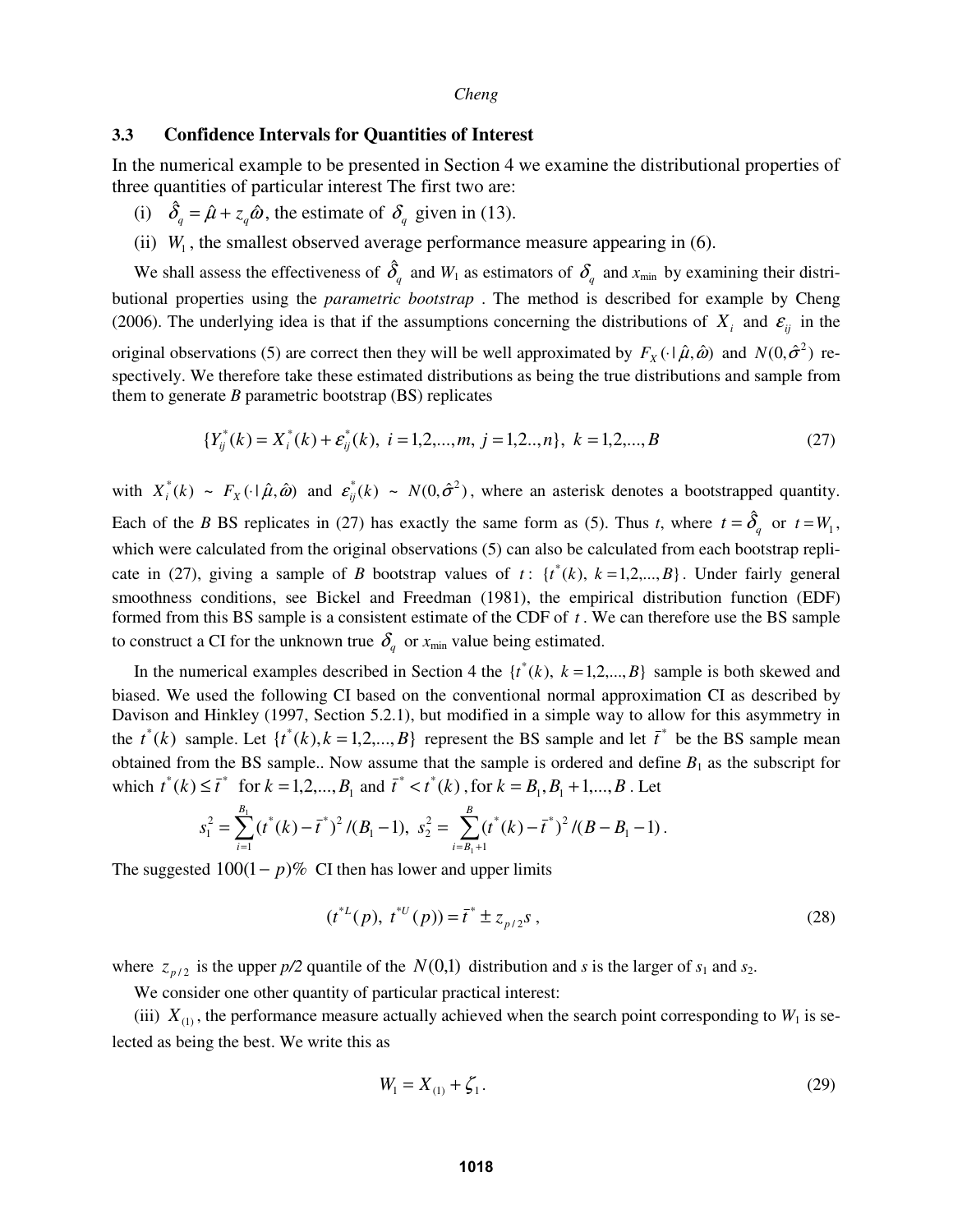We have used a bracketed subscript in  $X_{(1)}$  as a reminder that the actual performance measure corresponding to *W*1 may not be the lowest actual performance measure that has been obtained amongst all the search points examined in the RSO.

The quantity  $X_{(1)}$  is not observable in a real RSO. It can be estimated from the model but this is quite complicated. Instead we estimated it using the BS sample mean

$$
\overline{X}_{(1)}^* = B^{-1} \sum_{k=1}^B X_{(1)}^*(k) , \qquad (30)
$$

We can in this case also directly calculate a CI of the form (28), but with  $t^*$  now representing  $X^*_{(1)}$ , in exactly the same way as described for the cases  $t^* = \hat{\gamma}^*$  and  $t^* = W_1^*$ . This is possible even in a real RSO where  $X_{(1)}$  is not known, as the BS process generates all the individual  $X_i^*(k)$  and  $\mathcal{E}_{ij}^*(k)$  in (27) which are therefore all known.

 The interesting issue arises here as to what is the unknown quantity that the interval (28) is the CIs *for*, when  $t^* = X^*_{(1)}$ . It can of course be regarded as a CI for  $E(X_{(1)})$ , but it would be much more interesting to regard it, unconventionally, as a CI for the actual unknown  $X_{(1)}$ , the quantity of real interest, *even though this is random*.Though we do not give a justification here in detail it turns out that this is reasonable because the distribution of the BS observations in (27) tend to those of the original observations. We find that under suitable regularity conditions

$$
\Pr(s(p, \hat{\phi}_c) \le X_{(1)} \le t(p, \hat{\phi}_c)) \to 1 - p \quad \text{with probability 1 as } c \to \infty,
$$
\n(31)

where  $\hat{\phi}_c = (\hat{\mu}_c, \hat{\omega}_c, \hat{\sigma}_c)$  are the estimates obtained from a RSO using *c* observations, and  $s(p, \phi)$ satisfies  $F_{X_{(1)}}(s(p,\phi)|\phi) = p/2$  and  $t(p,\phi)$  satisfies  $F_{X_{(1)}}(t(p,\phi)|\phi) = (1-p/2)$ . These latter are estimated from the BS CI (28) for  $X_{(1)}$ . Inversion of (31) in the usual way then gives a CI for *X*(1).

### **3.4 Goodness of Fit Test**

An obvious concern is whether the fitted distribution of *Xi*, is correct or not. The Anderson-Darling (AD) statistic,  $A^2$ , goodness of fit test with its critical values calculated by parametric resampling can be used for this as discussed by Cheng (2006). The only change needed is that the AD statistic has to be modified to allow it to be applied to the subsample (15). In analogy to the standard AD statistic (see Anderson and Darling, 1952) we define this as

$$
A^2 = V \int_0^p \frac{(\hat{F}_w - \tilde{F}_w)^2}{\hat{F}_w (\rho - \hat{F}_w)} d\hat{F}_w
$$
\n(32)

where  $\hat{F}_w = F_w(\cdot | \hat{\mu}, \hat{\omega}, \hat{\sigma})$  is the fitted distribution and  $\tilde{F}_w$  is the empirical distribution function (EDF) of the subsample (15). Written out explicitly we find that (32) is equivalent to

$$
A^{2} = -\rho \{ \nu - 1 + (\nu - 1)^{-1} \sum_{i=1}^{\nu-1} (2i - 1) [\log(\hat{F}_{i}) + \log(\rho - \hat{F}_{i})] \},
$$
\n(33)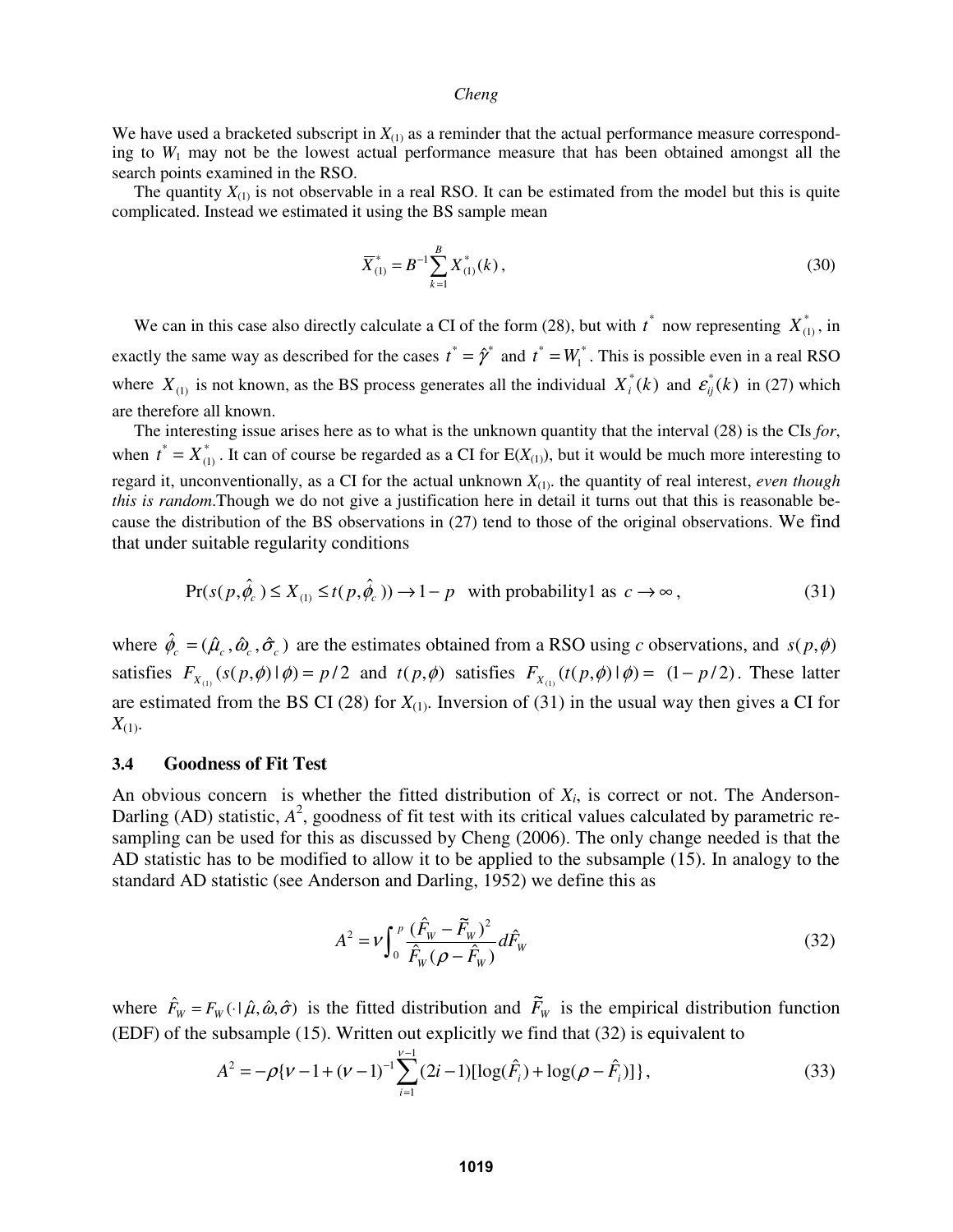where  $\hat{F}_i = F_W(W_i \cdot | \hat{\mu}, \hat{\omega}, \hat{\sigma})$ . This form is easier to use for numerical calculations than (32). Note that the summation in (33) does not include  $\hat{F}_v$  as the condition (22) requires  $\hat{F}_v = \rho$ .

# **4 AN EXAMPLE OF A COMBINATORIAL OPTIMIZATION PROBLEM**

A situation where our model of Section 3 might be appropriate occurs in combinatorial optimization. In such problems the set of solutions is usually discrete but typically has very large cardinality. Thus it seems reasonable to assume that the distribution of the objective function values obtained in a random search of points drawn from the solution set can adequately be approximated by a continuous distribution. The dimensionality in combinatorial problems is not usually considered. We argue however that if the dimension can be defined at all, it will typically be large. These considerations suggest that our statistical model given in Assumption B might be appropriate in such problems. We demonstrate this in this Section by applying the method of the previous Section to a travelling salesman problem (TSP) containing a stochastic element.

 Table 1 gives the x,y coordinates of nine randomly generated points in the unit square. We define a tour as a path that starts and ends at a given point, visiting each other point just once. The TSP problem is to find the tour with the shortest total length, *X*, assuming the Euclidean distance is used for the distance from one point to the next on a tour. The length of each tour is the sum of nine distances, so that though a dimension is not usually associated with such a problem, it seems not unreasonable to regard each tour as associated with a point in 8-dimensional space, assuming the starting point to be fixed. The search space therefore comprises the 8!/2=20160 distinct points in this space corresponding to the distinct tours of the nine original points. The problem thus has a reasonable number of points in the search space, but sufficiently small to enable all tour lengths to be evaluated.

 For simplicity of presentation we reduced all tour lengths by the amount of the shortest tour length, so that the minimum transformed tour length corresponds to  $x_{min} = 0$ . If we select tours at random, each being equally likely, then we have the RSO problem where the distribution of the tour lengths has CDF depicted in Figure 1. It will be seen that even in this relatively small example the left tail does have a shape one might associate with a normal tail, even if only superficially.

In our problem we assume tour lengths cannot be evaluated accurately and have added a standard normal error. Thus in our problem observed tour lengths are as in (5) with  $\sigma = 1$ .

| x, y         | x, y         | x, y         |  |  |
|--------------|--------------|--------------|--|--|
| 0.685, 0.991 | 0.195, 0.462 | 0.656, 0.664 |  |  |
| 0.083, 0.964 | 0.540, 0.360 | 0.054, 0.831 |  |  |
| 0.287, 0.111 | 0.673, 0.600 | 0.095, 0.206 |  |  |

Table 1: The x, y Coordinates of the Nine Points of the Travelling Salesman Problem of Section 4.

 Three metaexperiments were carried out, each with a different value of *c*: 100, 1,000 and 10,000, in order to encompass a representative range of *c* values that might be used in practice. Each metaexperiment was made up of 100 independent but otherwise identical experiments. In each experiment an RSO as described in Section 3 was carried out using one of the *c* values. From (8) it is clear that with *d* large we should take *m* much larger *n*. We thus took  $m = c/4$  and *n*  $=$  4 to provide 3*c*/4 degrees of freedom to estimate  $\sigma$  as described in Subsection 3.1.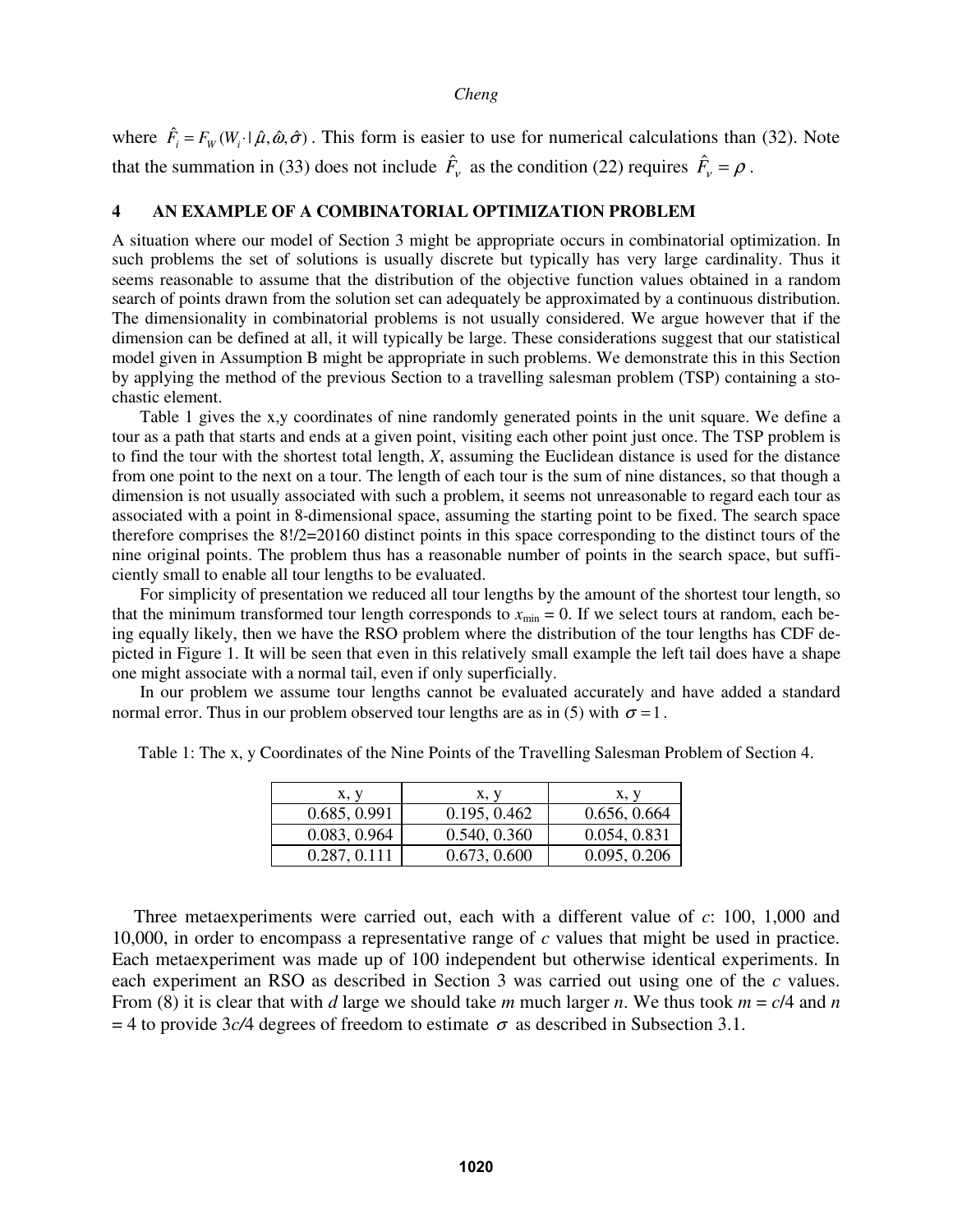*Cheng* 



Figure 1: The CDF of  $X_i$  the 20160 tour lengths in the travelling salesman problem assuming all tours are equally likely to be selected. All tours are shifted by the amount of the shortest tour length, so that the shortest tour length corresponds to  $x_{min} = 0$ 

The RSO produced a set of observations of the form  $(5)$ , with, in each observation,  $X_i$  randomlyselected from the 20160 tours, all tours being equally likely to be selected, and with the  $\varepsilon_{ij}$ all standard normal variables. We then fitted the model of Assumption B. The three quantities of interest described in Subsection 3.3, namely.  $\hat{\delta}$ ,  $W_1$  and  $X_{(1)}$  were then calculated.

 A set of parametric bootstrap versions of the RSO was then obtained, exactly as described in Subsection 3.3 to produce the three  $100(1-p)\%$  CIs:  $(\hat{\delta}^{*L}(p), \hat{\delta}^{*U}(p))$ ,  $(W_1^{*L}(p), W_1^{*U}(p))$  $W_1^{*L}(p)$ ,  $W_1^{*U}(p)$ , and  $(X_{(1)}^{*L}(p), X_{(1)}^{*U}(p))$  $X^{*}_{(1)}(p)$ ,  $X^{*}_{(1)}(p)$ . These were used as CIs for  $\delta_{0.05}$ , so that  $q = 0.05$  in Equation (13),  $x_{\text{min}} =$ 0 and  $X_{(1)}$  respectively. We used 90% CI's so that  $p = 0.05$ .

 In a real RSO study none of these quantities are known. However in our experiments all are known, with  $\gamma = 0$ ,  $\delta_{0.05} = 1.303$ , and with  $X_{(1)}$  easily obtained from the observations (5). Thus in all three cases we can check if the CI covers the true value or not. The metaexperiment simply replicates the entire experiment just described a number of times, *N* say, to allow estimation of the true coverage by seeing how often each CI covers its true value.

We also carried out the goodness of fit test of Subsection 3.4 in each experiment of each metaexperiment, with the test returning the result either as 'reject' or 'not reject' the fitted statistical model, and with probability of not rejecting a correct model set at 90%.

 In all experiments the number of bootstraps, *B* was set at 100. The number of replicates, *N*, in a metaexperiment was also set at 100. Even though these are relatively low settings the results obtained provide a reasonably clear picture of the overall performance of the method over a range of conditions.

 Table II summarizes the results obtained for the 3 metaexperiments carried out. The Table gives, for each metaexperiment,  $\rho$ , the proportion of the main RSO sample used in fitting the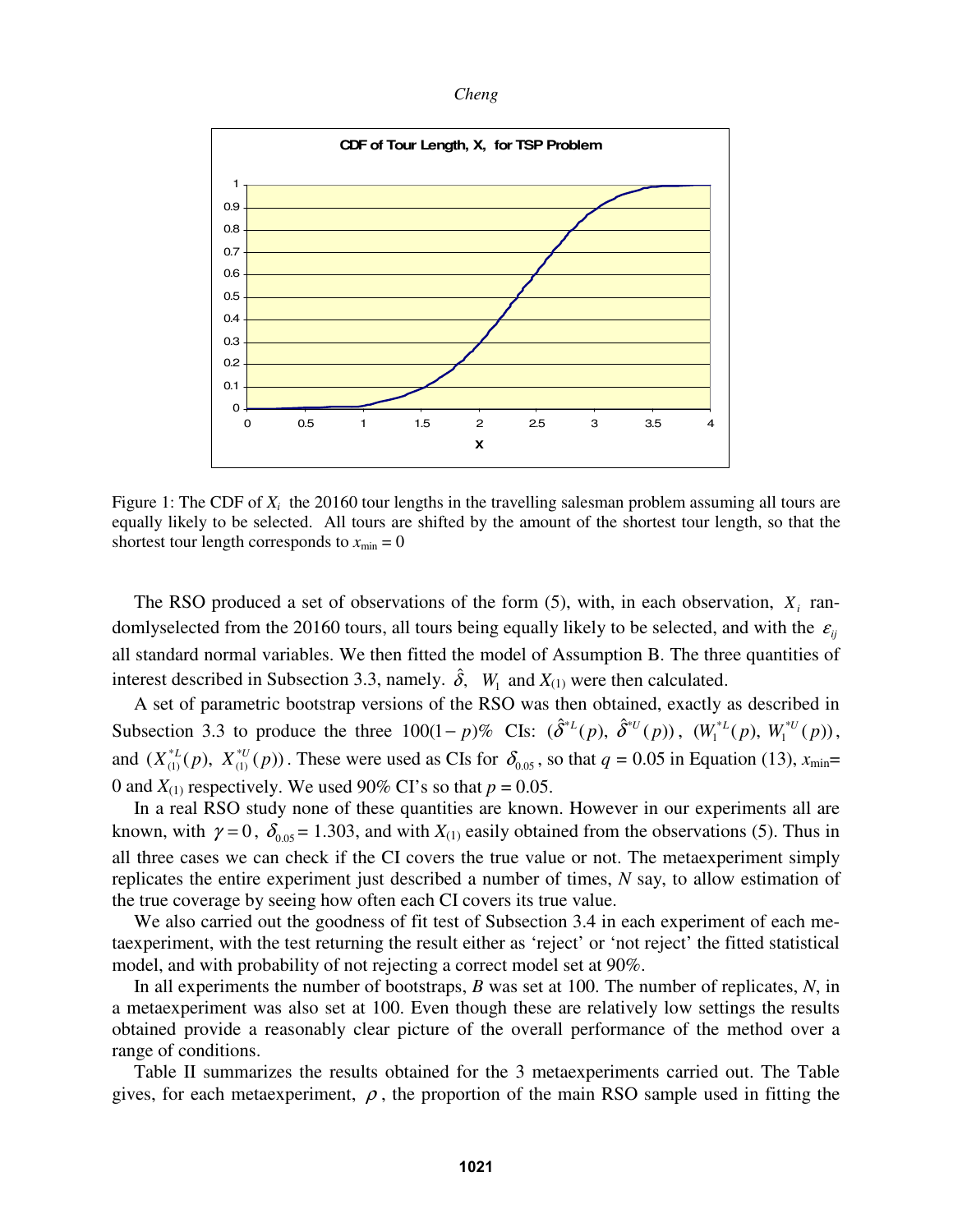model, and  $p_{G \circ F}$ , the proportion of the experiments for which the model was *not* rejected as a bad fit by the goodness of fit test. The rows M and SD are the sample mean and sample standard deviation of these samples, which therefore estimate the true behavior of each quantity. Each experiment also produced 100 BS samples of each quantity of interest giving a BS sample mean for each. The mean of these BS sample means, taken over the 100 experiments for each quantity, i.e. the grand mean for each quantity taken over all BS samples and all experiments in the metaexperiment, is given in row BM. The 100 BS values of each quantity in each experiment are also used to calculate a 90% CI. The half-width was recorded in each experiment giving a sample of 100 half-widths. The sample mean of these half widths is recorded in the CI/2 row. The final row, PCI gives the proportion of the 100 experiments that the true value of the quantity of interest is covered by its CI.

The  $p_{\text{GoF}}$  values in Table 2 indicate that the model fit was satisfactory in the experiments.

 The sample means and sample standard deviations in rows M and SD behave generally as one would expect, showing improved accuracy as *c* increases.

 Comparison of the bootstrap means of row BM with those in row M gives an indication of the general reliability of the bootstrap process. The BM values for  $\hat{\delta}$  and  $W_1$  are not otherwise of particular interest, as the true values of these latter quantities, as given in the M row, are always observable in an RSO. The BM value, (30), for the quantity  $X_{(1)}$  is however of more interest, as it is a point estimate of the true  $X_{(1)}$  value, which will be unknown in a practical RSO. So it is of interest see how its mean value compares with its known true value in our experiments.

 For each quantity of interest, the CI half width in the CI/2 row is a direct measure of the spread in its BS sample. One would expect this to be roughly twice the sample SD value, which in most cases they are.

 Perhaps of most interest in Table 2 are the PCI values, giving the observed coverages of the true values of each quantity. The nominal confidence level used in calculating the CIs is 90%. The PCI values for  $\hat{\delta}_{0.05}$  and  $X_{(1)}$  seem satisfactory. The PCI values for  $W_1$  are erratic suggesting that  $W_1$  is not a particular good estimator of the true minimum  $x_{\text{min}}$  which is as we expected, indicating that our strategy of estimating  $\delta_{0.05}$  a low quantile for  $X_{(1)}$  is preferable.

|            | $c = 100$                         |                              |           | $c = 1000$                        |        |           | $c = 10000$                       |                               |           |
|------------|-----------------------------------|------------------------------|-----------|-----------------------------------|--------|-----------|-----------------------------------|-------------------------------|-----------|
|            | m                                 | $\rho$                       | $p_{GoF}$ | m                                 | $\rho$ | $p_{GoF}$ | m                                 | $\rho$                        | $p_{GoF}$ |
|            | 25                                | 0.4                          | 0.90      | 250                               | 0.4    | 0.91      | 2500                              | 0.2                           | 0.92      |
|            |                                   |                              |           |                                   |        |           |                                   |                               |           |
|            | $\hat{\delta}_\text{\tiny{0.05}}$ | $W_{\!\scriptscriptstyle 1}$ | $X_{(1)}$ | $\hat{\delta}_\text{\tiny{0.05}}$ | $W_1$  | $X_{(1)}$ | $\hat{\delta}_\text{\tiny{0.05}}$ | $W_{\!\scriptscriptstyle{1}}$ | $X_{(1)}$ |
| M          | 1.140                             | 0.726                        | 1.286     | 1.330                             | 0.178  | 1.022     | 1.318                             | $-0.398$                      | 0.837     |
| <b>SD</b>  | 0.422                             | 0.396                        | 0.417     | 0.120                             | 0.306  | 0.404     | 0.036                             | 0.251                         | 0.388     |
| <b>BM</b>  | 0.994                             | 0.559                        | 1.155     | 1.301                             | 0.101  | 1.011     | 1.312                             | $-0.446$                      | 0.660     |
| CI/2       | 0.777                             | 0.826                        | 0.856     | 0.198                             | 0.590  | 0.729     | 0.068                             | 0.505                         | 0.722     |
| <b>PCI</b> | 0.87                              | 0.61                         | 0.9       | 0.92                              | 0.99   | 0.89      | 0.92                              | 0.74                          | 0.91      |

Table 2. Results of 3 RSO Metaexperiments for each of Three Values of *c* in the TSP Example. The Table Entries are as explained in the Text.